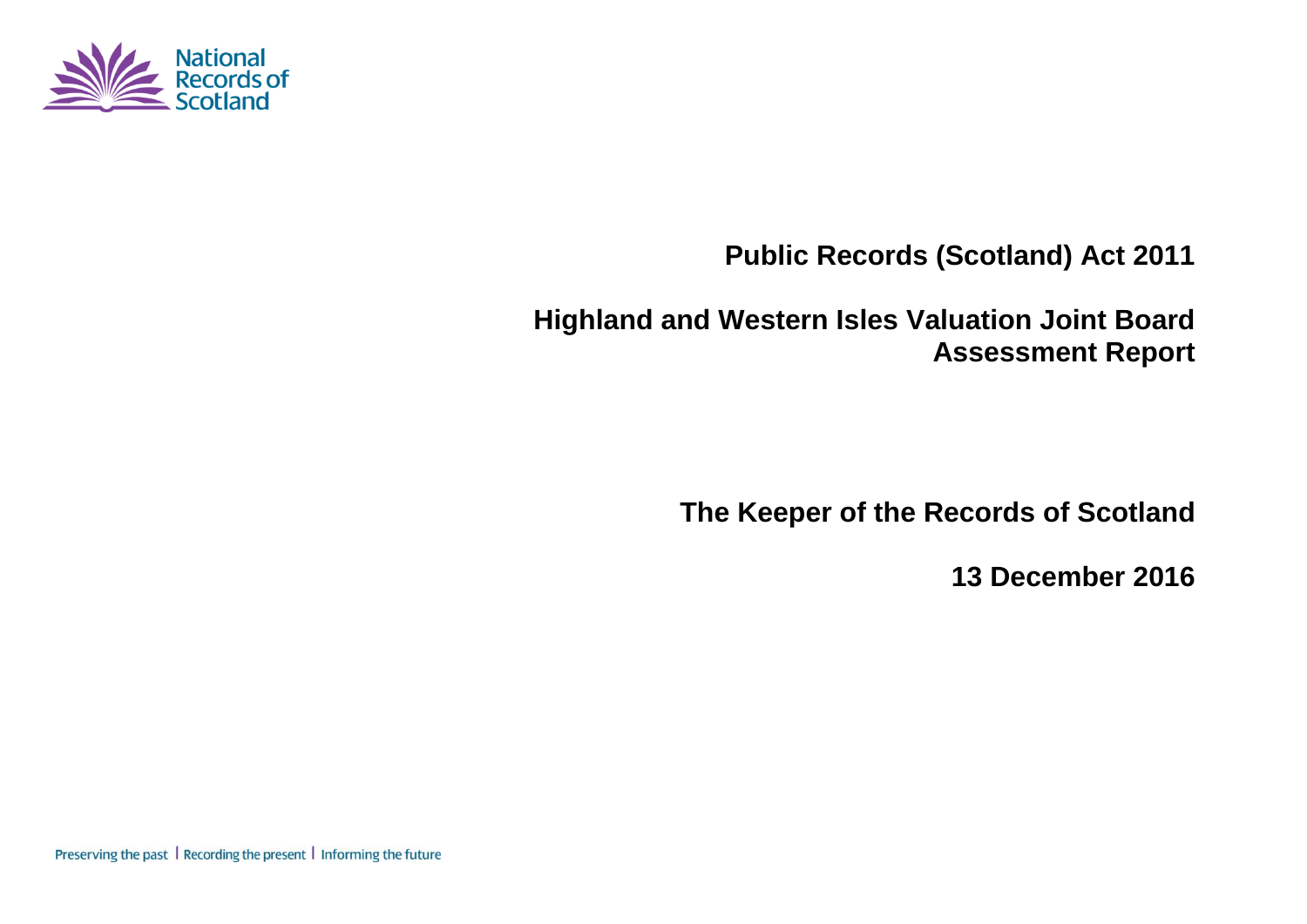### **Assessment Report**

### **Contents**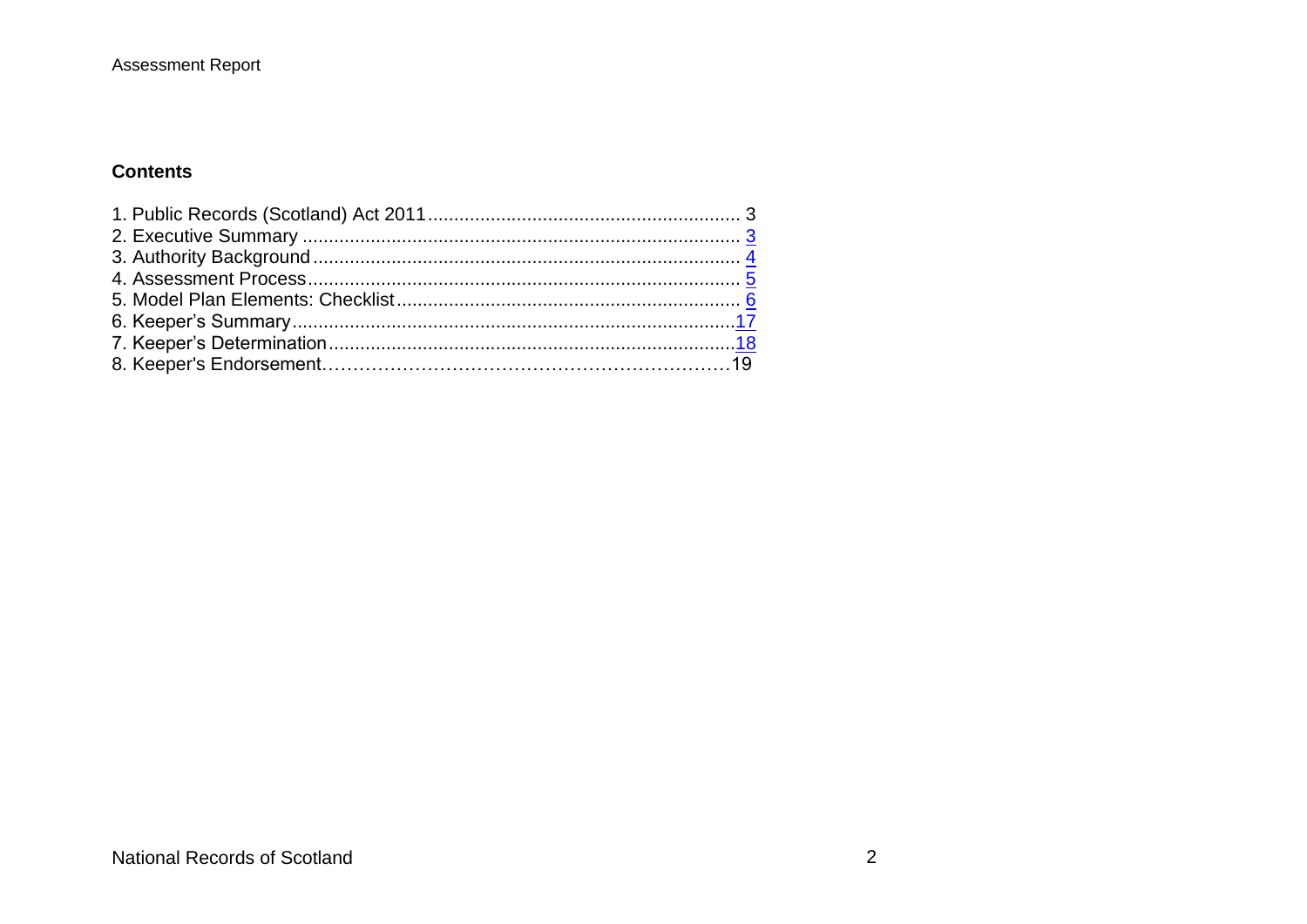## **1. Public Records (Scotland) Act 2011**

The Public Records (Scotland) Act 2011 (the Act) received Royal assent on 20 April 2011. It is the first new public records legislation in Scotland since 1937 and came fully into force on 1 January 2013. Its primary aim is to promote efficient and accountable record keeping by named Scottish public authorities.

The Act has its origins in *The Historical Abuse Systemic Review: Residential Schools and Children's Homes in Scotland 1950-1995* (The Shaw Report) published in 2007. The Shaw Report recorded how its investigations were hampered by poor record keeping and found that thousands of records had been created, but were then lost due to an inadequate legislative framework and poor records management. Crucially, it demonstrated how former residents of children's homes were denied access to information about their formative years. The Shaw Report demonstrated that management of records in all formats (paper and electronic) is not just a bureaucratic process, but central to good governance and should not be ignored. A follow-up review of public records legislation by the Keeper of the Records of Scotland (the Keeper) found further evidence of poor records management across the public sector. This resulted in the passage of the Act by the Scottish Parliament in March 2011.

The Act requires a named authority to prepare and implement a records management plan (RMP) which must set out proper arrangements for the management of its records. A plan must clearly describe the way the authority cares for the records that it creates, in any format, whilst carrying out its business activities. The RMP must be agreed with the Keeper and regularly reviewed.

## **2. Executive Summary**

This report sets out the findings of the Keeper's assessment of the RMP of Highland and Western Isles Valuation Joint Board by the Public Records (Scotland) Act 2011 Assessment Team following its submission to the Keeper on 24 December 2015*.*

The assessment considered whether the RMP of Highland and Western Isles Valuation Joint Board was developed with proper regard to the 14 elements of the Keeper's statutory Model Records Management Plan (the Model Plan) under section 8(3) of the Act, and whether in this respect it complies with it and the specific requirements of the Act.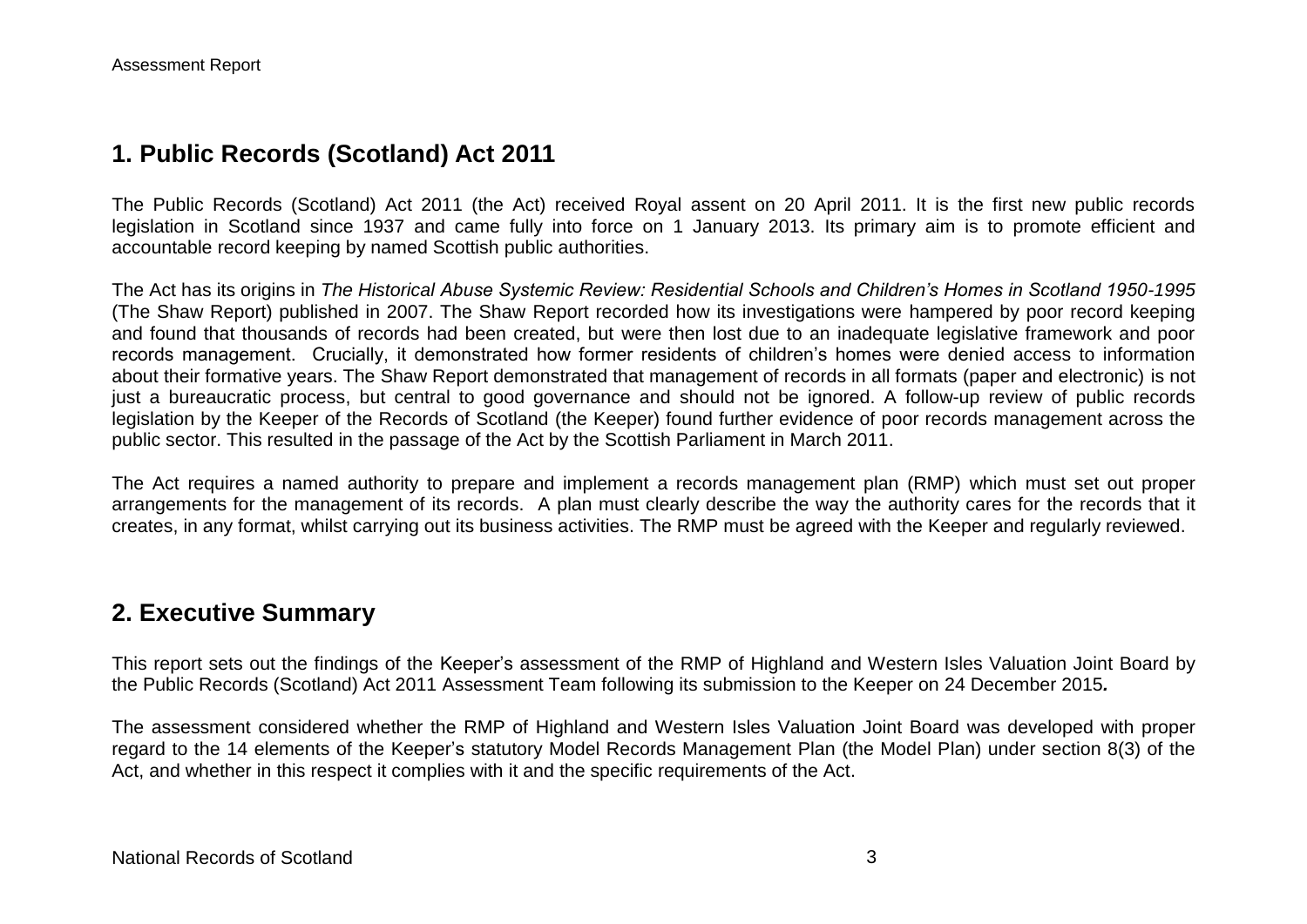The outcome of the assessment and the Keeper's decision on whether the RMP of Highland and Western Isles Valuation Joint Board complies with the Act can be found under section 7 of this report with relevant recommendations.

## **3. Authority Background**

The Highland and Western Isles Valuation Joint Board is made up of 10 elected members:

8 from the Highland Council and 2 from Comhairle nan Eilean Siar (The Western Isles Council).

The Board appoints and is responsible for the administrative oversight of the Assessor. The Assessor is responsible for assigning a value to properties for tax purposes:

The Council Tax list records the Council Tax band of every home in Highland and Western Isles

The Valuation Roll records the owners, occupiers and rateable values of business premises.

The Electoral Registration Officer is responsible for compiling the [register of electors](http://www.highland.gov.uk/info/20001/the_highland_and_western_isles_joint_valuation_board/507/electoral_registration) and related matters.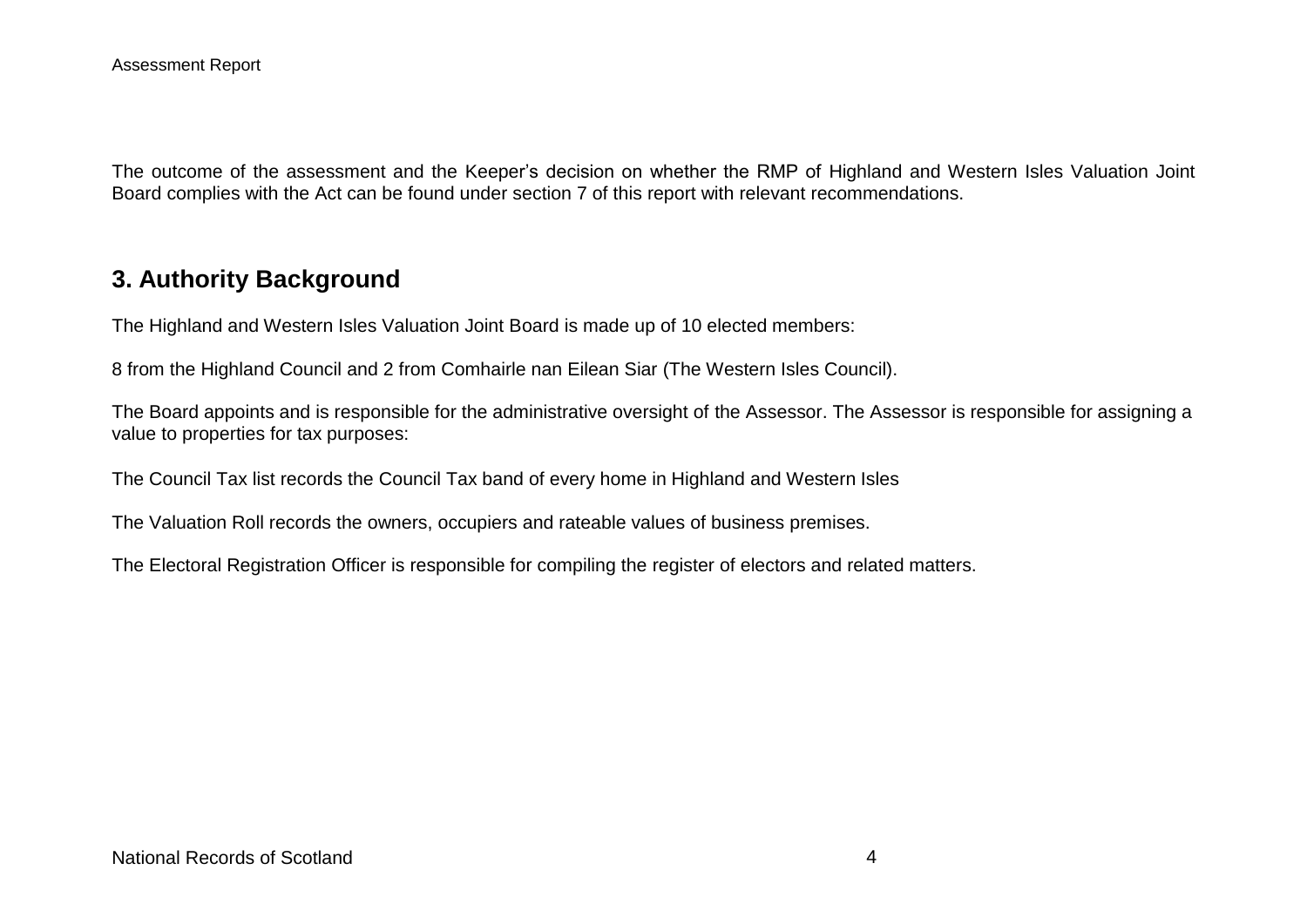## **4. Keeper's Assessment Process**

The RMP was assessed by the Public Records (Scotland) Act Assessment Team on behalf of the Keeper. Assessors used the checklist elements listed in section 5, to establish whether Highland and Western Isles Valuation Joint Board RMP was developed with proper regard to the elements of the Model Plan and is compliant with the Act. The assessment also considered whether there was sufficient supporting evidence of such compliance.

#### **Key:**

| The Keeper agrees this<br>element of an<br>authority's plan. | The Keeper agrees this<br>element of an authority's<br>plan as an 'improvement<br>model'. This means that<br>he is convinced of the<br>authority's commitment to<br>closing a gap in<br>provision. He will request | There is a serious<br>gap in provision<br>for this element<br>with no clear<br>explanation of how<br>this will be<br>addressed. The<br>Keeper may |
|--------------------------------------------------------------|--------------------------------------------------------------------------------------------------------------------------------------------------------------------------------------------------------------------|---------------------------------------------------------------------------------------------------------------------------------------------------|
|                                                              | that he is updated as                                                                                                                                                                                              | choose to return                                                                                                                                  |
|                                                              | work on this element                                                                                                                                                                                               | the RMP on this                                                                                                                                   |
|                                                              | progresses.                                                                                                                                                                                                        | basis.                                                                                                                                            |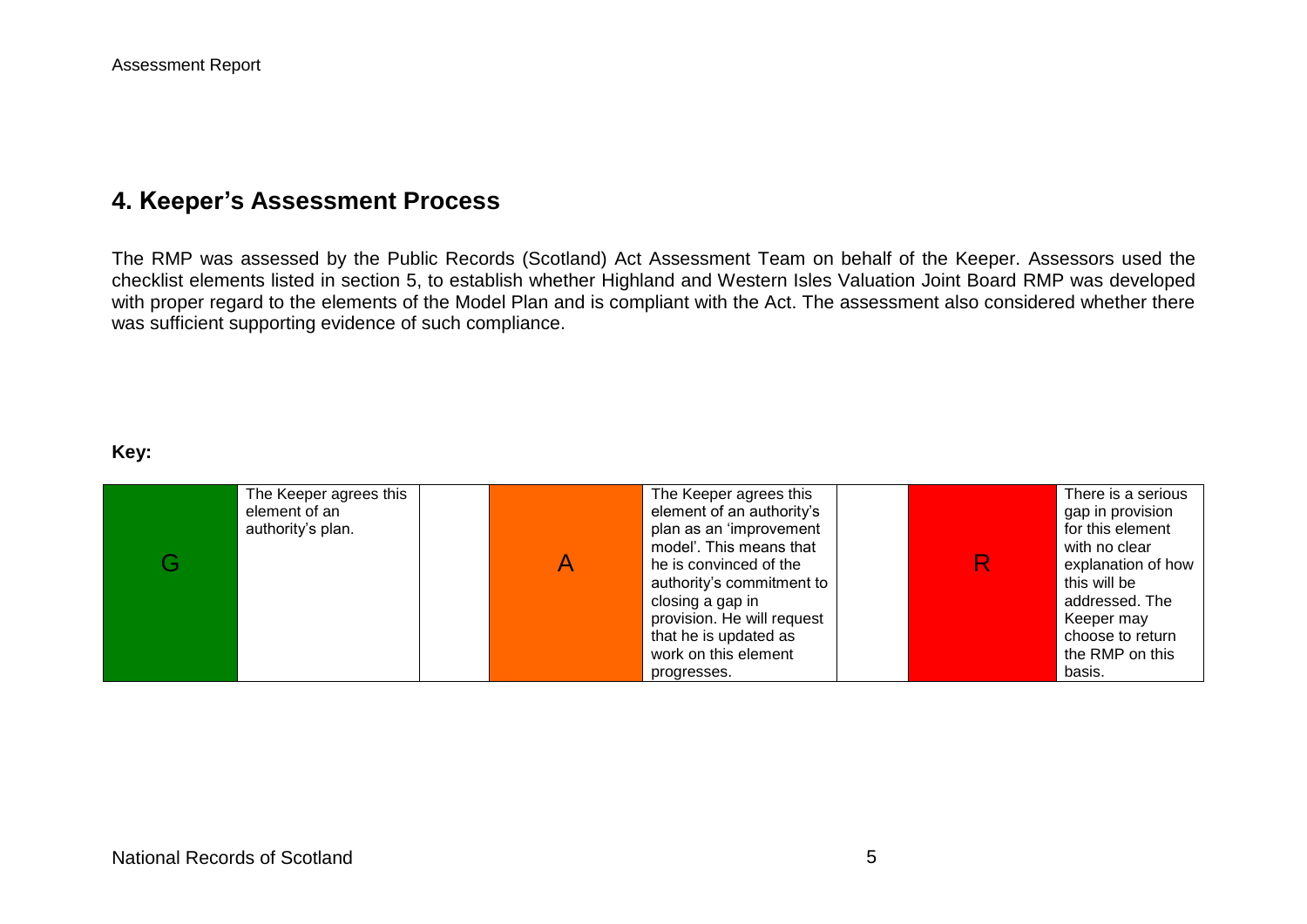## **5. Model Plan Elements: Checklist**

| <b>Element</b>                                | <b>Present</b> | <b>Evidence</b> | <b>Notes</b>                                                                                                                                                                                                                                   |
|-----------------------------------------------|----------------|-----------------|------------------------------------------------------------------------------------------------------------------------------------------------------------------------------------------------------------------------------------------------|
| 1. Senior<br>Officer<br>Compulsory<br>element | G              | G               | William J Gillies, Assessor and Electoral Registration Officer, has been identified in<br>the Records Management Plan (RMP) as the officer with senior management<br>responsibility for records management within the Board.                   |
|                                               |                |                 | The Records Management Policy (evidence document 1) contains a statement of<br>commitment from the Assessor which emphasises the Board's commitment to<br>following best practice in records management. The Keeper commends this<br>approach. |
|                                               |                |                 | Section 6.2 of the Policy confirms that the Assessor is the senior officer with<br>responsibility for records management within the Board.                                                                                                     |
|                                               |                |                 | The Keeper agrees that the Board has identified an appropriate individual to take<br>senior management responsibility for records management as required by the<br>Public Records (Scotland) Act 2011.                                         |
| 2. Records<br>Manager<br>Compulsory           | G              | G               | The RMP identifies Frank Finlayson, Assistant Assessor, as having operational<br>responsibility for records management within the Board.                                                                                                       |
| element                                       |                |                 | Section 6.2 of the Records Management Policy confirms that the Assistant Assessor<br>is the records manager with day-to-day responsibility for records management<br>within the Board.                                                         |
|                                               |                |                 | Section 6.7 also describes the records manager's responsibility for creating and<br>maintaining records management procedures and issuing guidance to Assistant<br>Assessors where necessary.                                                  |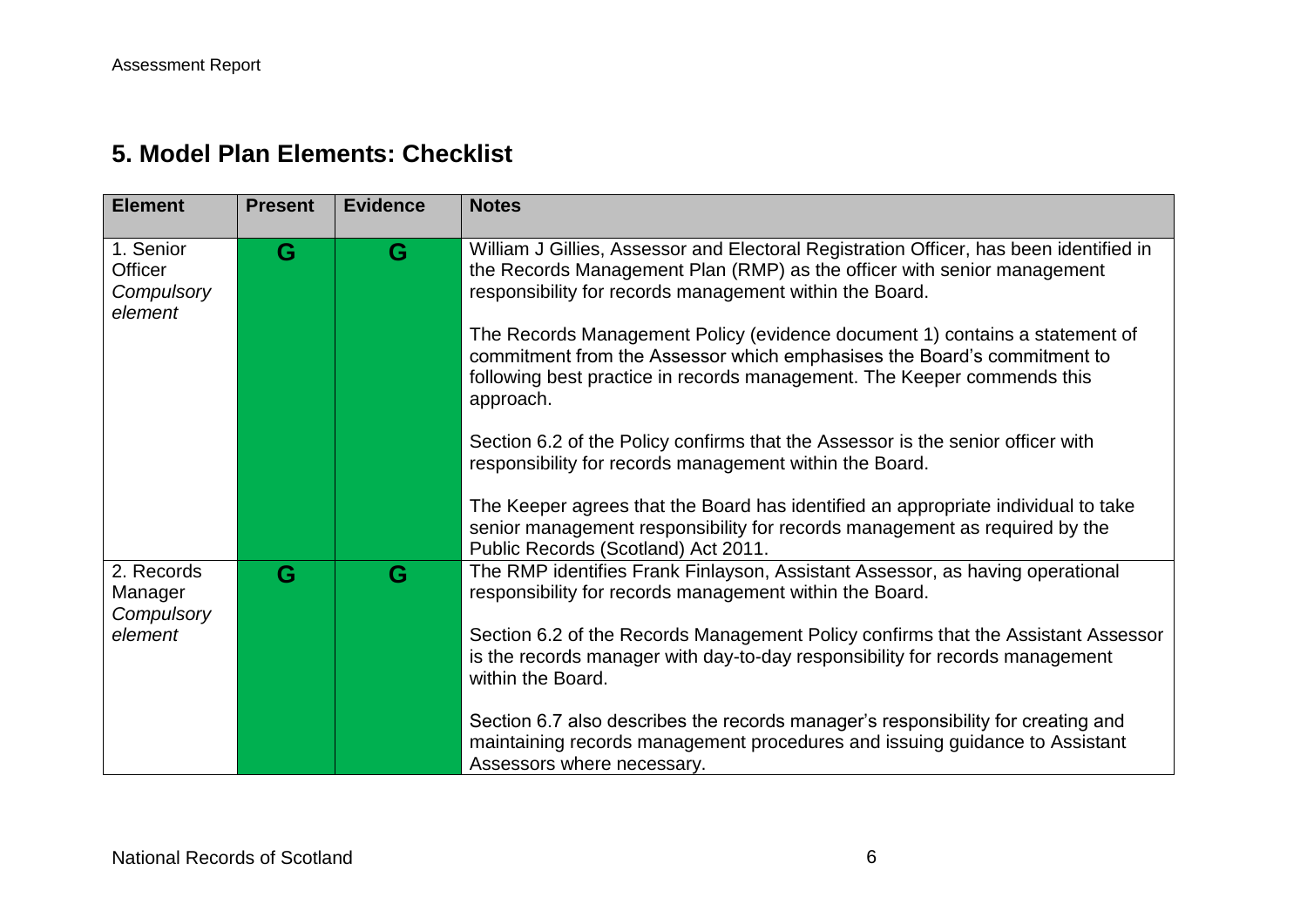|                                    |   |   | The Job Specification of the Assistant Assessor has been supplied as evidence<br>document 2 which clearly shows a responsibility for records management.<br>The Keeper agrees that an appropriate individual has been identified to take<br>operational responsibility for records management within the Board.                                                                                                                                                                                                                                                                                                                                                                                                                                                                                                                                                                                                                                                                                                                                                                                                                                                                                                                                                                                                                                                                                                       |
|------------------------------------|---|---|-----------------------------------------------------------------------------------------------------------------------------------------------------------------------------------------------------------------------------------------------------------------------------------------------------------------------------------------------------------------------------------------------------------------------------------------------------------------------------------------------------------------------------------------------------------------------------------------------------------------------------------------------------------------------------------------------------------------------------------------------------------------------------------------------------------------------------------------------------------------------------------------------------------------------------------------------------------------------------------------------------------------------------------------------------------------------------------------------------------------------------------------------------------------------------------------------------------------------------------------------------------------------------------------------------------------------------------------------------------------------------------------------------------------------|
| 3. Policy<br>Compulsory<br>element | G | G | The Board has submitted its Records Management Policy as evidence document 1.<br>This is version 1.0 approved on 26 November 2015.<br>The Policy contains a statement from the Assessor (see Element 1) which outlines<br>the Board's commitment to complying with best practice records management. It<br>also sets out the purpose of the policy, highlights the importance of records<br>management and defines responsibilities. The RMP states that all of the Board's<br>systems are governed by the requirements of the Policy and the RMP.<br>The Policy is published on the Board's website. The Keeper commends the<br>publication of key documents as a way of sharing information with stakeholders.<br>The Board doesn't have its own intranet site but is able to use that of Highland<br>Council. The Board has published the Records Management Policy on its website<br>and maintains the Policy on its shared drive network (a screenshot has been<br>submitted showing where it sits) and staff are informed when policies are<br>updated/changed. A sample email informing staff of changes to the Flexible<br>Retirement Policy has been submitted as evidence that this takes place (document<br>3A).<br>The Board also complies with Highland Council's Information Security Policy<br>(evidence document 3) which covers topics such as encryption, physical security<br>and removable media. |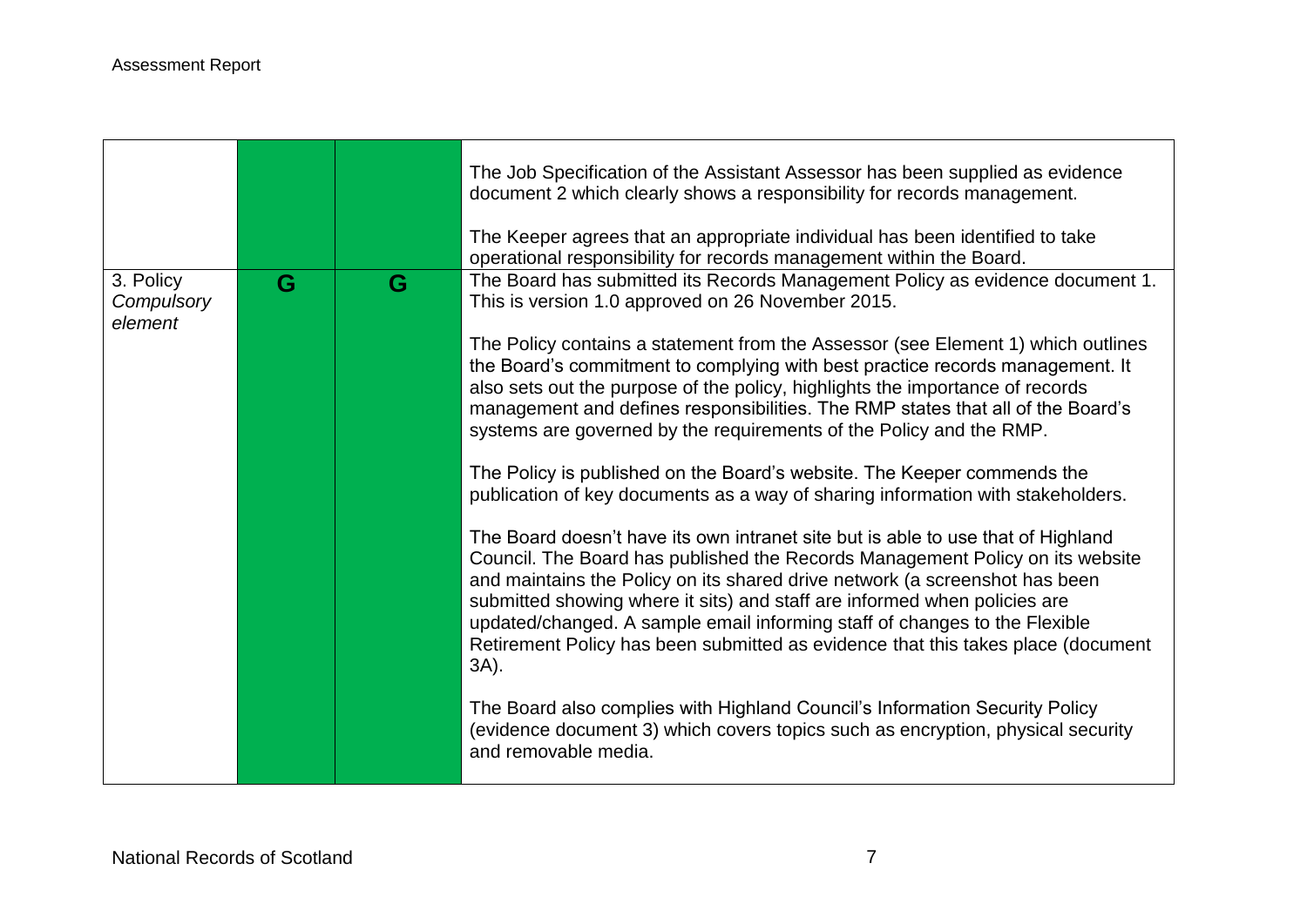|                               |                  |   | The Keeper agrees that the Board has an operational Records Management Policy<br>that outlines its corporate approach to records management and that staff are able<br>to access this and are aware of their responsibilities.                                                                                                                                                                                                                                            |
|-------------------------------|------------------|---|---------------------------------------------------------------------------------------------------------------------------------------------------------------------------------------------------------------------------------------------------------------------------------------------------------------------------------------------------------------------------------------------------------------------------------------------------------------------------|
| 4. Business<br>Classification | G                | G | The Board has submitted its Records Retention and Disposal Arrangements<br>Schedule (evidence document 5). This forms the basis of the Board's Business<br>Classification Scheme (BCS) and is a 3 tier functional structure (function, activity<br>and transaction). This covers the Boards 3 functions of Electoral Registration, Non-<br>Domestic Rating and Council Tax as well as the administrative processes which<br>allow the Board to carry out these functions. |
|                               |                  |   | This document also sets out the format in which the record exists, its retention<br>period and the method of destruction. The Keeper commends the creation of a<br>combined BCS/retention schedule as a useful tool for staff.                                                                                                                                                                                                                                            |
|                               |                  |   | The BCS/retention schedule is supported a Retention Schedule and Disposal<br>Arrangements guidance document (evidence document 4). This provides useful<br>guidance on the practical aspects of complying with the BCS/retention schedule. It<br>includes guidance on the destruction of ephemeral information and the importance<br>of maintaining a record of those records that have been disposed of.                                                                 |
|                               |                  |   | Page 21 of the RMP sets out the requirement for contractors to abide by the<br>requirements of the Board's RMP as part of the tendering process. The Keeper<br>commends the consideration of 3 <sup>rd</sup> parties' responsibilities towards public records.                                                                                                                                                                                                            |
|                               |                  |   | The Keeper agrees that the Board has a BCS which identifies its record creating<br>business activities.                                                                                                                                                                                                                                                                                                                                                                   |
| 5. Retention<br>schedule      | $\blacktriangle$ | G | See Element 4 for comments on retention schedule.                                                                                                                                                                                                                                                                                                                                                                                                                         |
|                               |                  |   | The RMP states that the retention schedule forms a fundamental part of the Boards                                                                                                                                                                                                                                                                                                                                                                                         |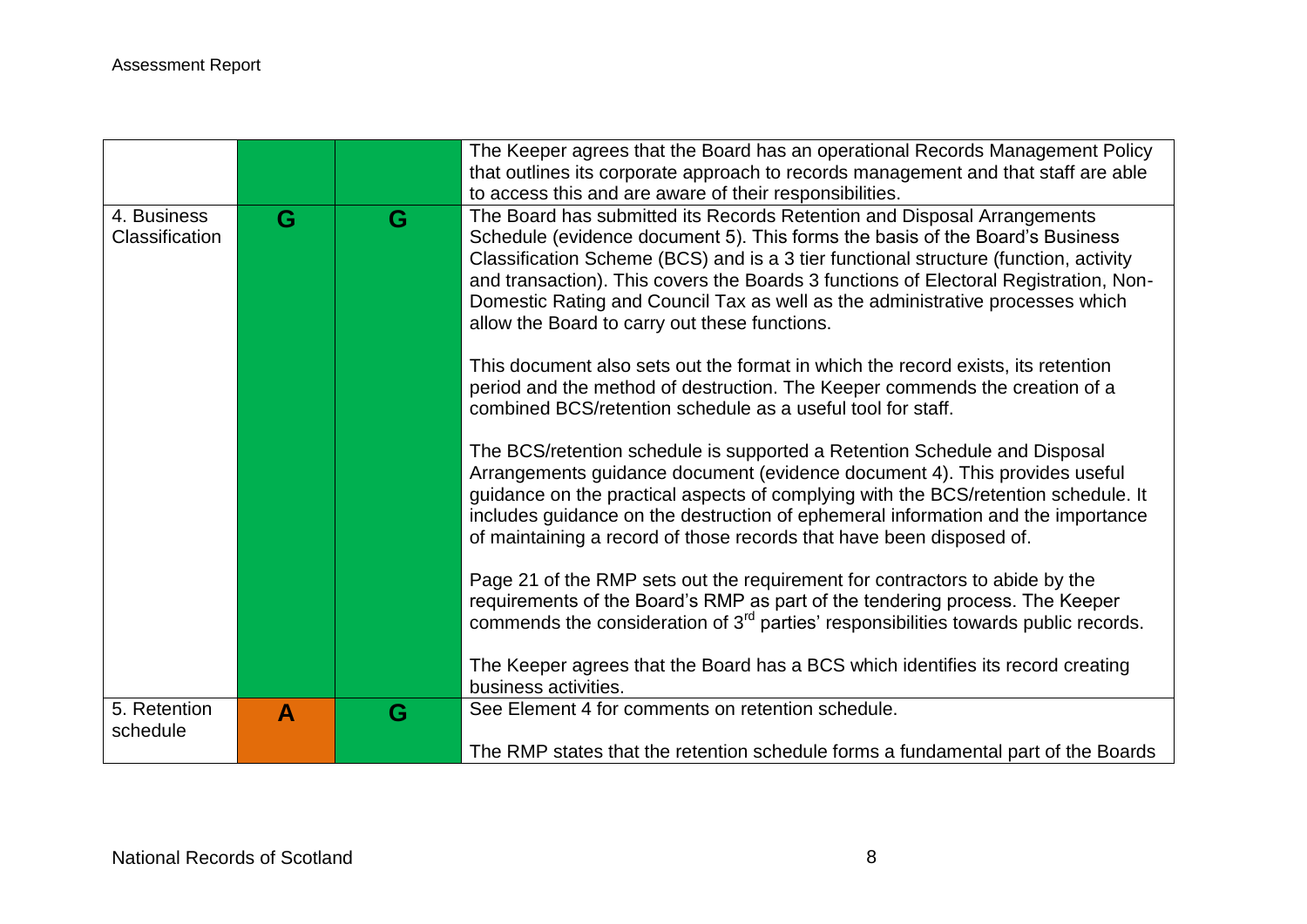|                                                         |                  |              | records management arrangements.                                                                                                                                                                                                                                                                                                                                                                                                                                                                                                                                                                                  |
|---------------------------------------------------------|------------------|--------------|-------------------------------------------------------------------------------------------------------------------------------------------------------------------------------------------------------------------------------------------------------------------------------------------------------------------------------------------------------------------------------------------------------------------------------------------------------------------------------------------------------------------------------------------------------------------------------------------------------------------|
|                                                         |                  |              | The RMP also states that the schedule covers all records irrespective of<br>format or medium but also that the schedule needs to be reviewed to ensure<br>that provisions are in place for electronic records. The Future Development<br>section of this Element states that 'Rules need to be clarified for the structure<br>of our electronic files within the shared drive and their subsequent<br>destruction, retention or transfer to the archivist.' This work is due to be<br>completed in the 2016-2017 financial year. The Keeper requests that he is kept<br>informed of the progress of this project. |
|                                                         |                  |              | The Keeper can agree this element on an 'improvement model' basis. This<br>means that the Board have identified a gap in provision (lack of a structure for<br>storing electronic records on the shared drive and the ability to systematically<br>destroy these at the end of their retention periods) and have committed to<br>close this gap. As part of this agreement the Keeper expects to be kept<br>informed as work progresses.                                                                                                                                                                          |
| 6. Destruction<br>Arrangements<br>Compulsory<br>element | $\blacktriangle$ | $\mathbf{A}$ | The RMP states that destruction of all paper, digital media and IT equipment takes<br>place under the requirements of Highland Council's Information Security Policy<br>(evidence document 3). The Board has outlined its procedures for the secure<br>destruction of the following:                                                                                                                                                                                                                                                                                                                              |
|                                                         |                  |              | <b>Paper Records</b><br>Small quantities of confidential waste are shredded locally using the appropriate<br>specification of shredders. Bulk paper waste is uplifted by a contractor, Northern<br>Recycling Solutions Ltd, and destroyed securely on their premises. Evidence,<br>including a sample destruction certificate, has been submitted showing the<br>procedures that are in place for the destruction of paper records (evidence<br>documents 6-9).                                                                                                                                                   |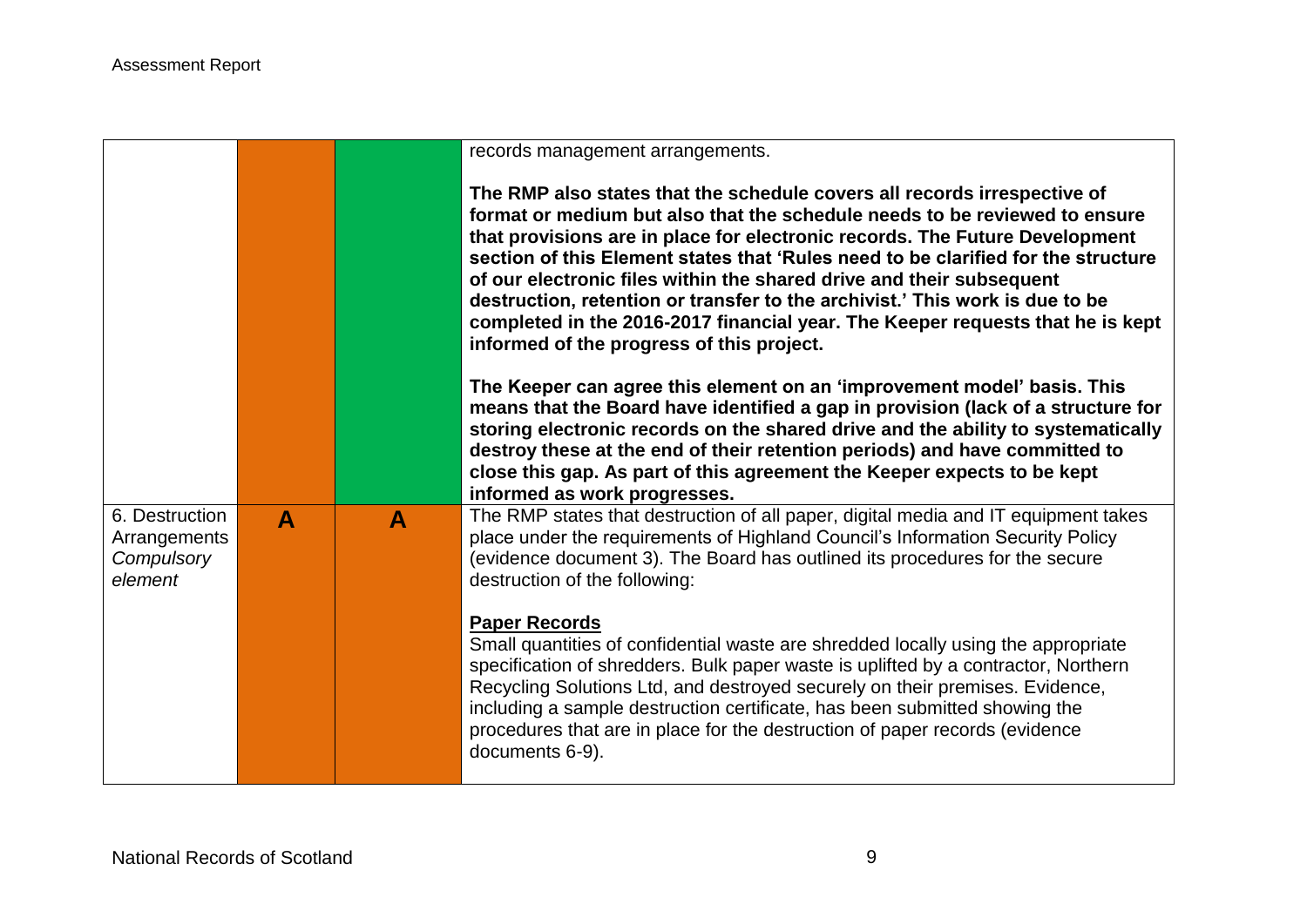**Electronic Records**

**The Future Development section of this Element describes that the Board is currently investigating with Corona Service the possibility of creating an easier way of destroying records held electronically within the council tax and valuation roll systems. The Keeper requests that he is kept informed as this work progresses.**

**As well as bespoke business systems, the Board also maintains electronic records on a shared drive. The Future Development section of Element 5 states that the imposition of the BCS/retention schedule structure on the shared drive will assist with the destruction of electronic records at the end of their retention periods. As part of this work, the Board will identify individuals at a local and central level who will be responsible for the identification and destruction of records at the end of their retention periods. The RMP states that this work is scheduled for completion by the 2016/17 financial year. The Keeper will need to be kept informed of the progress of this work.**

#### **Hardware**

The RMP states that hardware is disposed of according to Highland Council's Information Security Policy. Section 7.6 of the Policy sets out the high level requirements for the secure destruction of IT equipment. The Board uses Highland Council's provider for the secure destruction of hardware. The Board has submitted the Asset Disposal Work Instruction (document 9A) as evidence of the procedures for the secure destruction/recycling of obsolete hardware.

#### **Back-ups**

The Board, quite correctly, maintains a back-up of electronic systems for business continuity purposes. The Business Continuity Plan (evidence document 11) states that all systems are backed up daily over a weekly cycle. A weekly back-up is taken at the end of the week and this is retained securely off-site for a month.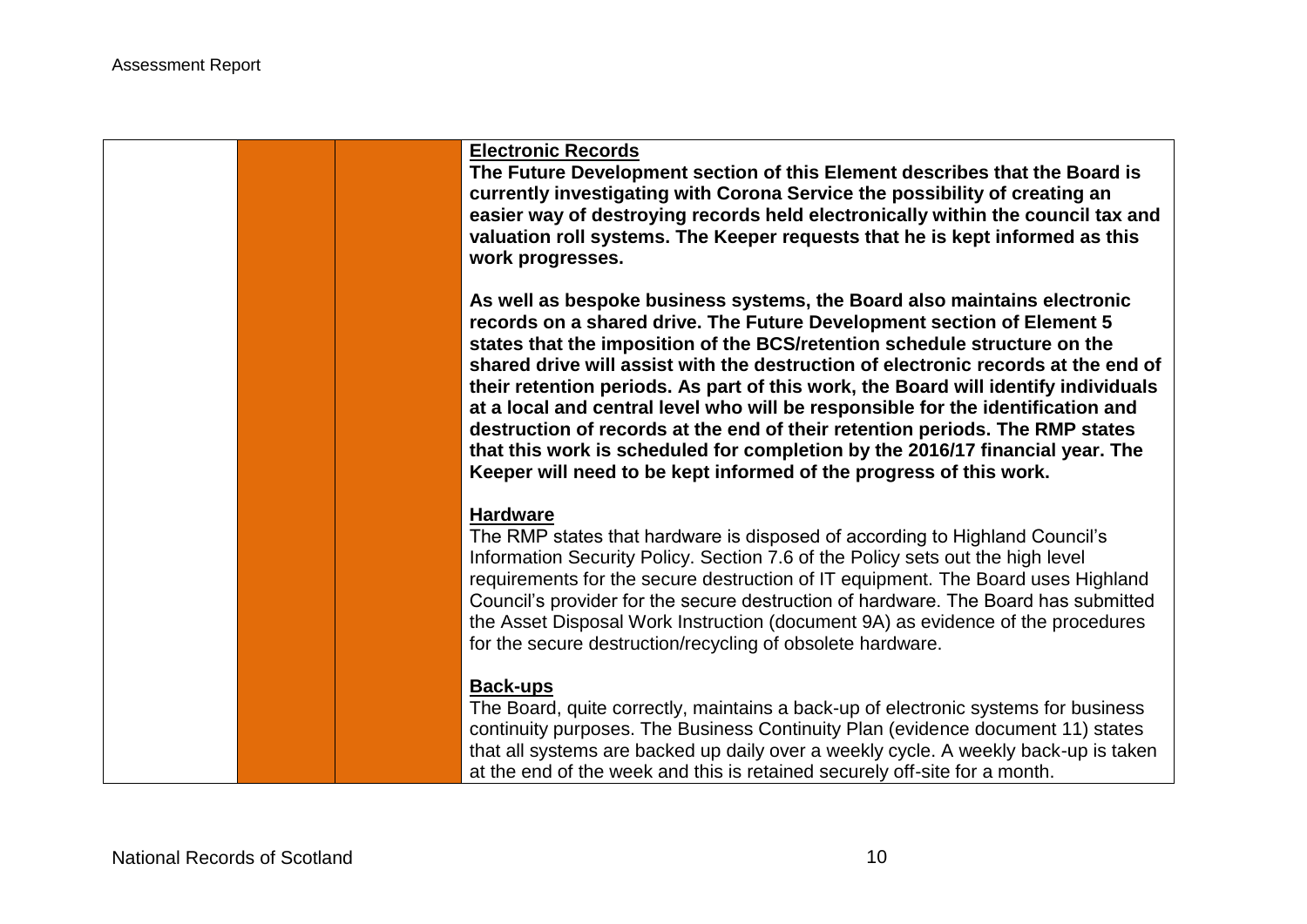|                                                       |   |              | The Keeper agrees that the Board has procedures in place to securely destroy<br>paper records at the end of their retention periods, obsolete hardware, and<br>that there is a schedule for the destruction of electronic back-ups. He can<br>accept that work is underway to improve the levels of provision for the<br>destruction of electronic records and can agree this Element on an<br>'Improvement Model' basis, provided he is regularly updated on the progress<br>of this project.                                                                                                                                                                                                                                                                                                                                                                                                                                                                                                                                                                                                                                                                                  |
|-------------------------------------------------------|---|--------------|---------------------------------------------------------------------------------------------------------------------------------------------------------------------------------------------------------------------------------------------------------------------------------------------------------------------------------------------------------------------------------------------------------------------------------------------------------------------------------------------------------------------------------------------------------------------------------------------------------------------------------------------------------------------------------------------------------------------------------------------------------------------------------------------------------------------------------------------------------------------------------------------------------------------------------------------------------------------------------------------------------------------------------------------------------------------------------------------------------------------------------------------------------------------------------|
| 7. Archiving<br>and Transfer<br>Compulsory<br>element | A | $\mathbf{A}$ | The RMP states that guidance governing the transfer of records selected for<br>permanent preservation from the Board to an appropriate archive will be<br>developed. This guidance will set out the process for transferring these<br>records. This is in line with a commitment in Section 5.1 of the Records<br><b>Management Policy.</b>                                                                                                                                                                                                                                                                                                                                                                                                                                                                                                                                                                                                                                                                                                                                                                                                                                     |
|                                                       |   |              | Discussions have taken place between the Board and the archive services of<br>Western Isles Council and Highland Council. This is evidenced by email<br>discussions between the Board's records manager and archivists at each of<br>these archives (documents 5A, 5A1 and 5B). The discussions centre on the<br>Valuation Roll, Electoral Register and Council Tax lists which are the main<br>series of records created by the Board, and confirm that the Councils' Archive<br>Services have agreed to the transfer of these records. The discussions don't<br>refer to other records, such as Board Minutes, which are identified as being<br>selected for permanent preservation in the Board's retention schedule<br>(document 5). The Board has indicated that regarding the 'guidance and<br>retention of other archived records it will be necessary to create a new<br>document which details both the transfer agreements and also the retention of<br>documents within the office.' The Board commits to sending this document to<br>the Keeper once it has been developed and approved.<br>The Keeper can agree this Element on an 'Improvement Model' basis. This |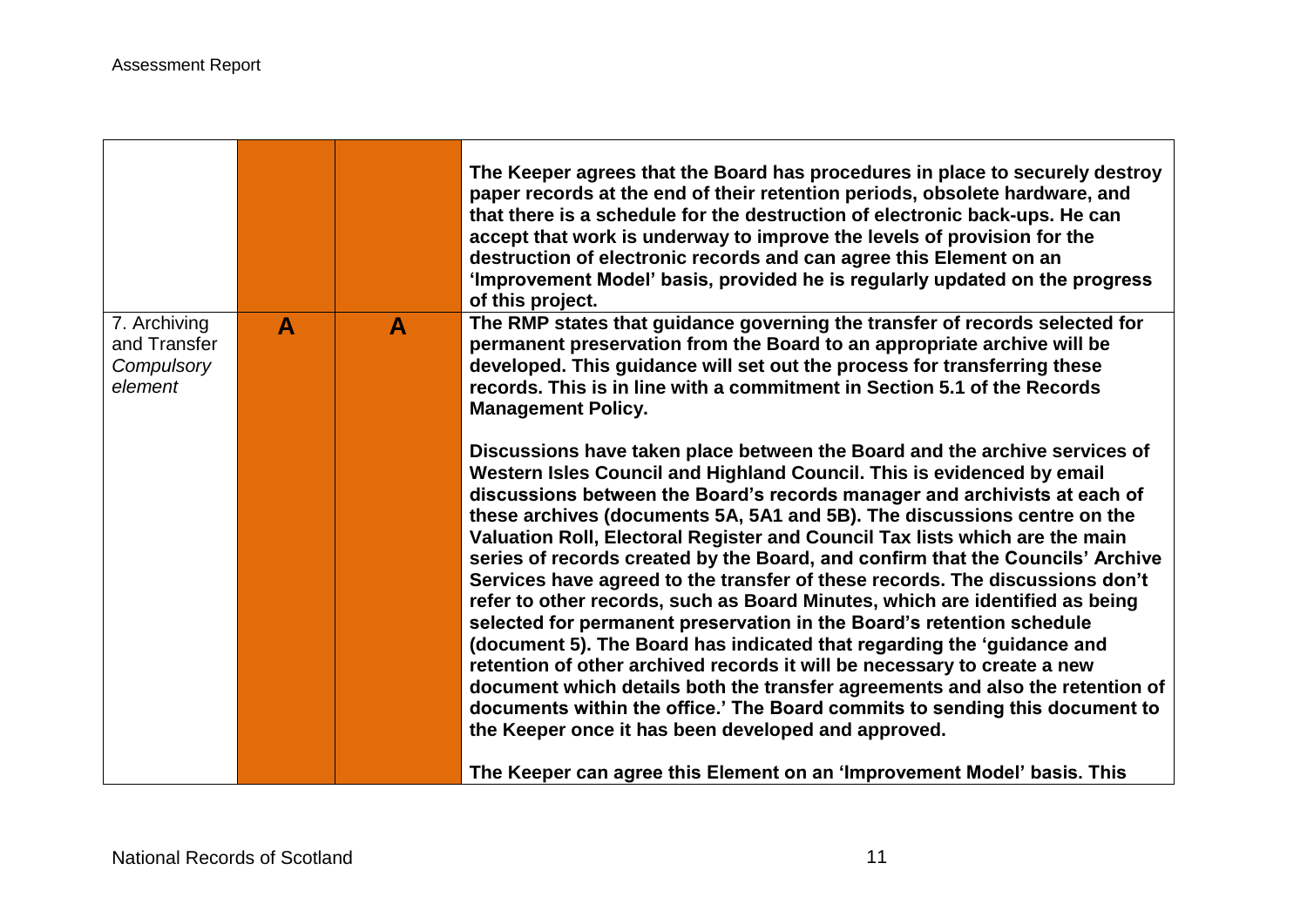|                                                     |   |   | means that the Board has undertaken to make arrangements for the archiving<br>of all records selected for permanent preservation. The Keeper will require a<br>copy of the guidance document mentioned above, which is under<br>development, and also evidence showing that the arrangements cover all<br>records selected for archiving, including for example, minutes of Board<br>meetings. The Keeper will expect to receive the guidance document and<br>further evidence no later than four months after the agreement of the RMP.<br>Should he fail to receive this, the Keeper may re-consider his agreement of<br>this Element. |
|-----------------------------------------------------|---|---|------------------------------------------------------------------------------------------------------------------------------------------------------------------------------------------------------------------------------------------------------------------------------------------------------------------------------------------------------------------------------------------------------------------------------------------------------------------------------------------------------------------------------------------------------------------------------------------------------------------------------------------|
| 8. Information<br>Security<br>Compulsory<br>element | G | G | The RMP states that the Board follows Highland Council's Information Security<br>Policy (evidence document 3). This describes the Board's approach to areas such<br>as physical security, encryption, portable media, passwords and clear desk/screen<br>working.                                                                                                                                                                                                                                                                                                                                                                        |
|                                                     |   |   | Similar to the Records Management Policy (see Element 3), the Board maintains<br>the Information Security Policy on its shared drive network (a screenshot has been<br>submitted showing where it sits) and staff are informed when policies are<br>updated/changed. All Board staff are required to complete the Civil Service Learning<br>Protecting Information (Level 1) module. Valuation staff and administration<br>assistants are required to complete Level 2 of this training. A screenshot of the<br>training has been supplied as evidence (document 9B).                                                                    |
|                                                     |   |   | Staff are vetted to a basic level by Disclosure Scotland.                                                                                                                                                                                                                                                                                                                                                                                                                                                                                                                                                                                |
|                                                     |   |   | All staff are required to sign a confidentiality agreement. A blank agreement has<br>been supplied as evidence (document 9D). Highland Council is accredited as being<br>a part of the Public Services Network (PSN) which ensures the security of networks<br>and systems of subscribing bodies. This extends to the Board as part of its<br>relationship with Highland Council. This is confirmed by a screenshot taken from<br>Highland Council's intranet (document 9E).                                                                                                                                                             |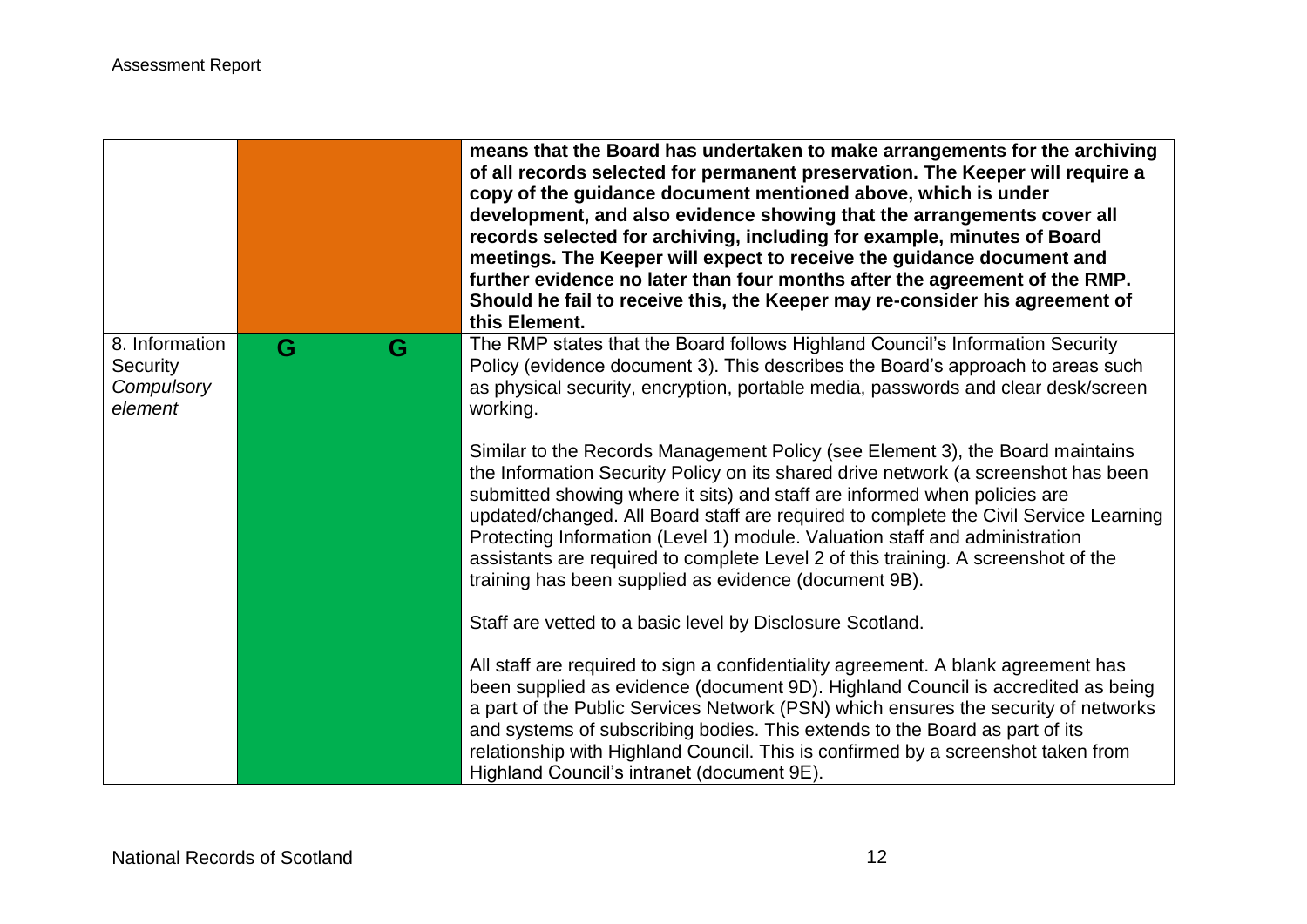|                                                           |   |   | The Keeper agrees that the Board has measures in place to protect the information<br>it creates and holds and has evidenced a commitment to staff training.                                                                                                                                                                                                                                                                                                                                                                                                                                                 |
|-----------------------------------------------------------|---|---|-------------------------------------------------------------------------------------------------------------------------------------------------------------------------------------------------------------------------------------------------------------------------------------------------------------------------------------------------------------------------------------------------------------------------------------------------------------------------------------------------------------------------------------------------------------------------------------------------------------|
| 9. Data<br>Protection                                     | G | G | The RMP states that the Board is registered as a Data Controller with the<br>Information Commissioner's Office (registration number Z7182146) and has also<br>submitted this as evidence document 10).                                                                                                                                                                                                                                                                                                                                                                                                      |
|                                                           |   |   | The RMP also contains a statement highlighting the importance of complying with<br>the Data Protection Act 1998 whilst carrying out its functions.                                                                                                                                                                                                                                                                                                                                                                                                                                                          |
|                                                           |   |   | The Board has submitted its newly approved Data Protection Policy (document<br>10B). This sets out the Board's corporate approach to complying with the Data<br>Protection Act 1998 and outlines the responsibilities for ensuring this. The Policy is<br>available to staff on the Board's shared drive network (a screenshot has been<br>submitted showing where it sits) and staff are informed when policies are<br>updated/changed. It is also published on the Board's website. The Keeper<br>commends this approach of letting key stakeholders know the authority's approach<br>to Data Protection. |
|                                                           |   |   | Subject access request information and a form for requesting personal data is<br>available on the Board's website.                                                                                                                                                                                                                                                                                                                                                                                                                                                                                          |
|                                                           |   |   | The Keeper agrees that the Board has measures in place to protect personal data<br>and that staff are made aware of their responsibilities.                                                                                                                                                                                                                                                                                                                                                                                                                                                                 |
| 10. Business<br>Continuity<br>and Vital<br><b>Records</b> | A | A | The Board has submitted its Business Continuity Plan (BCP) (evidence document<br>11) which details the procedures in place for ensuring it can resume its business<br>functions in the event of an interruption to service. A large part of the Board's<br>systems, such as the IT infrastructure, are covered by the business continuity<br>provisions of Highland Council.                                                                                                                                                                                                                                |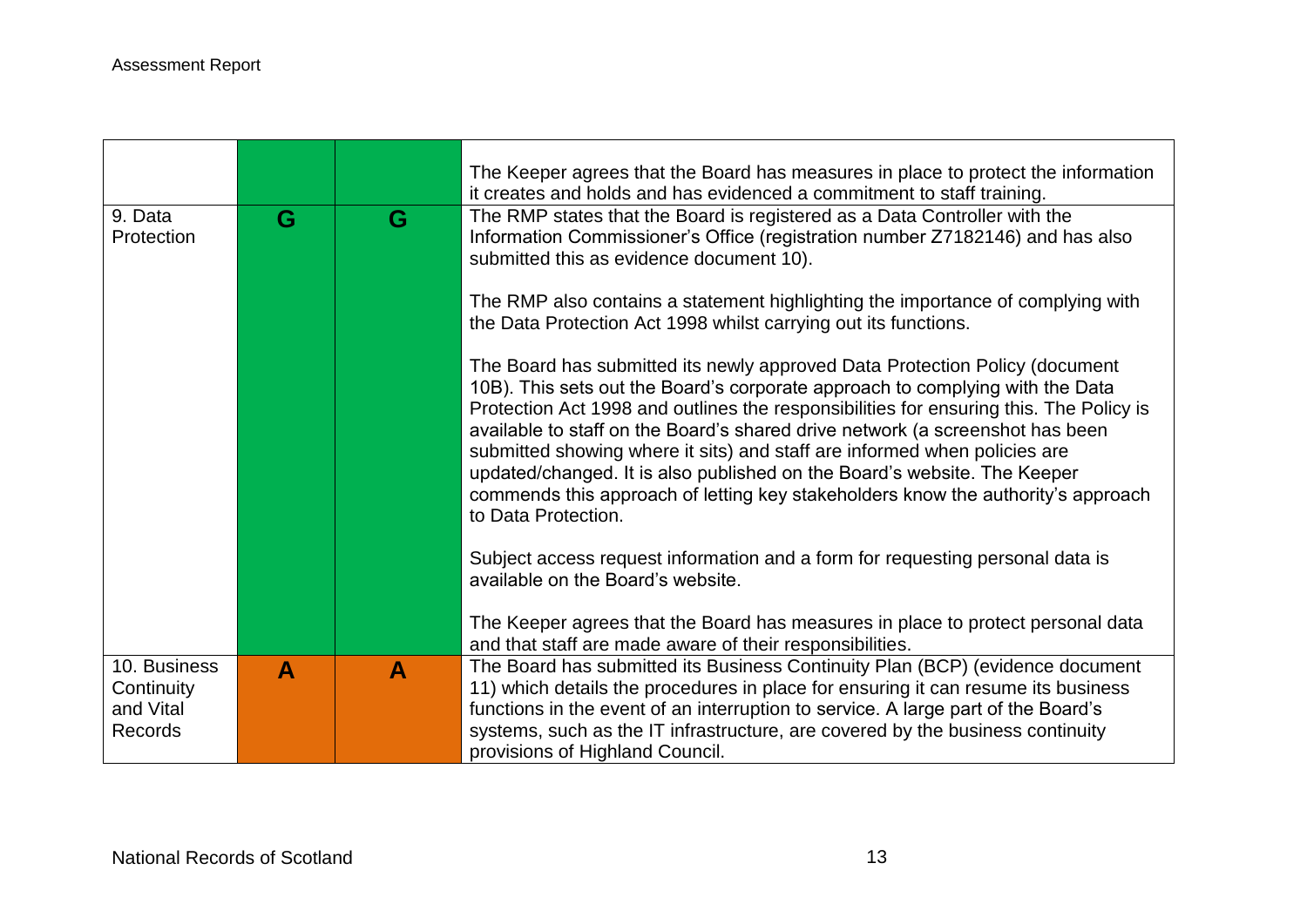$\blacksquare$ 

and the control of the control of the control of the control of the control of the control of the control of the control of the control of the control of the control of the control of the control of the control of the cont

|                 |   |   | The BCP also explains the Board's back-up schedule which should allow it to<br>restore access to business information in the event of a disaster.                                                                                                                                                                                                                                                                                               |
|-----------------|---|---|-------------------------------------------------------------------------------------------------------------------------------------------------------------------------------------------------------------------------------------------------------------------------------------------------------------------------------------------------------------------------------------------------------------------------------------------------|
|                 |   |   | The RMP states that the senior management team are responsible for<br>identifying vital records and will reflect this in the retention schedule. Once<br>this has been completed measures will be developed to ensure that these can<br>be accessed in the event of an emergency. The Keeper commends the<br>commitment to identifying vital records and requests that he is kept informed<br>of progress as this work moves forward.           |
|                 |   |   | The Keeper can agree this Element on an 'improvement model' basis. This<br>means that the Board has identified a gap in provision (lack of identification of<br>and measures in place to protect vital records in all formats) and has<br>identified measures to close this gap. As part of this agreement the Keeper<br>will require to be updated as work progresses.                                                                         |
| 11. Audit trail | G | G | The RMP states that audit trail provision is not comprehensive across the Board.                                                                                                                                                                                                                                                                                                                                                                |
|                 |   |   | The electronic systems used to carry out the functions of electoral registration,<br>valuation roll and council tax have audit trail functionality built into them. Evidence<br>document 13 is a screenshot showing a sample of the capabilities of the Strand<br>IDOX registration system. Evidence document 14 is a screenshot of the Corona<br>Service A2K system for managing the valuation roll and council tax audit trail<br>provisions. |
|                 |   |   | Paper files are logged out of their storage locations using a sheet which shows<br>when a file was removed and returned. Evidence document 12 is a sample log<br>sheet. The RMP states that the Board is looking to incorporate this logging<br>information into software developed by Corona Service. The Keeper commends this<br>commitment to develop a new system of tracking the movement of paper records                                 |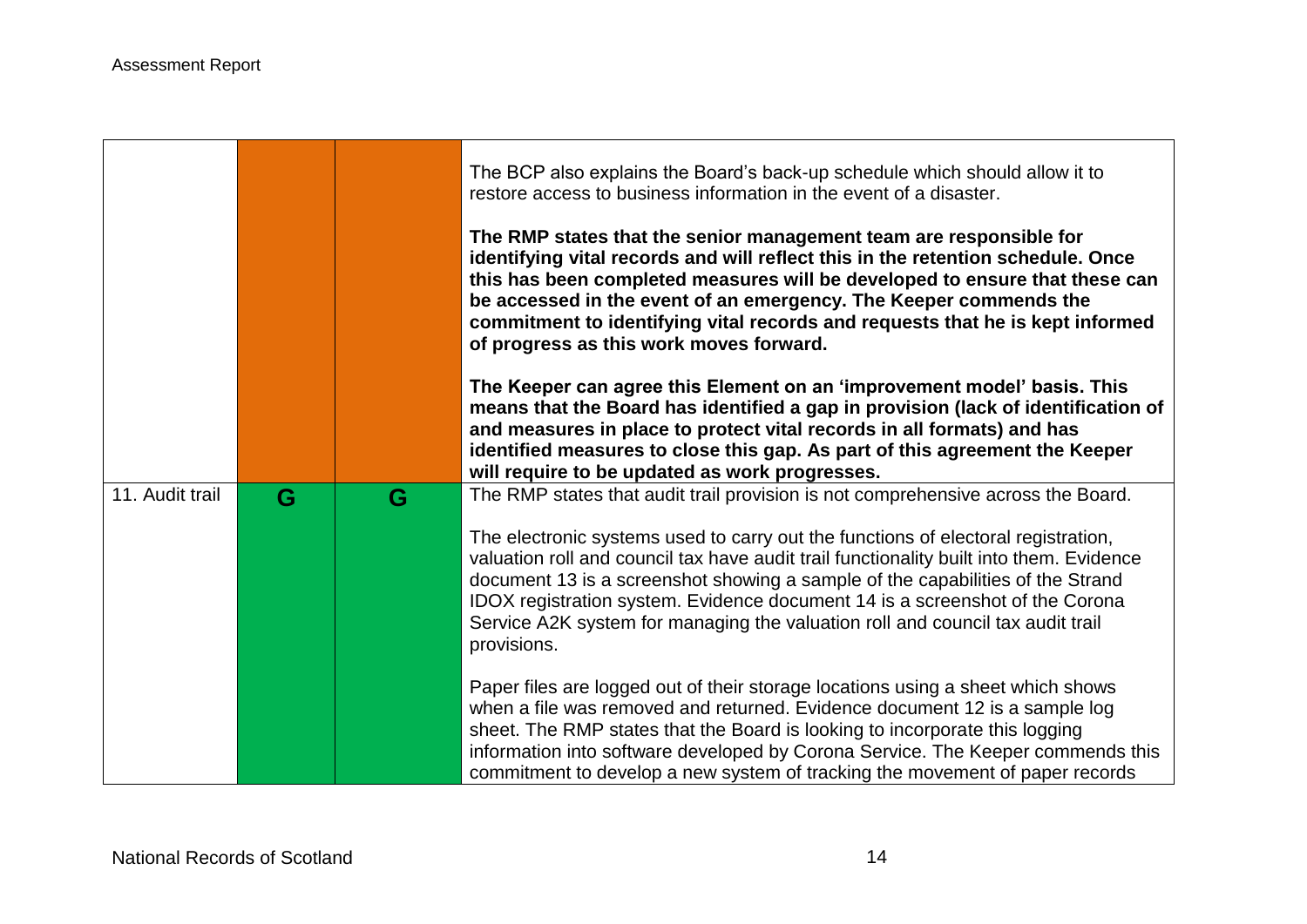|                                                                      |   |   | but is satisfied that the current log sheet system provides adequate information to<br>be able to locate a file when required. This is of course a business decision for the<br>Board.<br>The Board has submitted its revised File Naming Conventions (document 12A) as<br>evidence. This is used to impose control on the shared drive area as part of the<br>work to impose the BCS upon records stored in this area.<br>The Keeper agrees that the Board has procedures in place to locate records when<br>required.                                                                                                                                                                                                                                                                                                                                                                                                                                                                                                                                                                                                                                 |
|----------------------------------------------------------------------|---|---|---------------------------------------------------------------------------------------------------------------------------------------------------------------------------------------------------------------------------------------------------------------------------------------------------------------------------------------------------------------------------------------------------------------------------------------------------------------------------------------------------------------------------------------------------------------------------------------------------------------------------------------------------------------------------------------------------------------------------------------------------------------------------------------------------------------------------------------------------------------------------------------------------------------------------------------------------------------------------------------------------------------------------------------------------------------------------------------------------------------------------------------------------------|
| 12.<br>Competency<br>Framework<br>for records<br>management<br>staff | G | G | The job specification of the records manager (submitted as evidence document 2<br>under Element 2) contains a clear statement that records management forms a key<br>part of his responsibilities.<br>Section 5.1 of the Records Management Policy (evidence document 1) shows the<br>Board's commitment to training of staff. All staff are required to complete the Civil<br>Service Learning Protecting Information (Level 1) module. Valuation staff and<br>administration assistants are required to complete Level 2 of this training. A<br>screenshot of the training has been supplied as evidence (document 9B).<br>A screenshot of the My Online Learning section of Highland Council's website<br>(document 9C) shows that staff have access to training modules relating to<br>Information Management and that this forms part of new staff members' induction<br>process.<br>The RMP also states that the records manager will have access to any relevant<br>training if required.<br>The Keeper agrees that relevant staff have records management built into their<br>formal job descriptions and have access to training, if required. |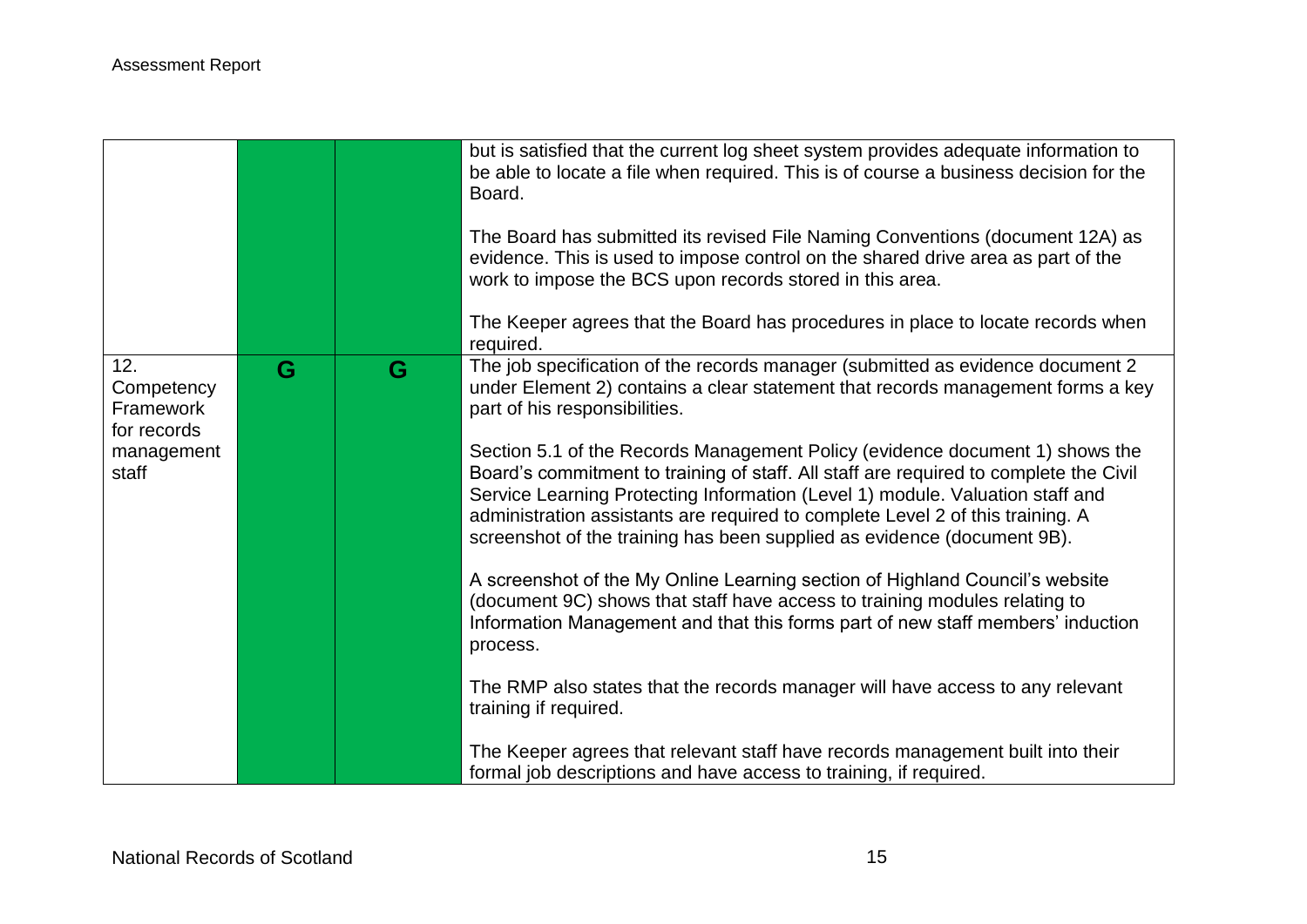| 13.<br>Assessment<br>and Review | $\blacktriangle$ | G | The Board has outlined its procedure for assessing and reviewing the RMP and<br>supporting policies.                                                                                                                                                                                                                                                                                                                             |
|---------------------------------|------------------|---|----------------------------------------------------------------------------------------------------------------------------------------------------------------------------------------------------------------------------------------------------------------------------------------------------------------------------------------------------------------------------------------------------------------------------------|
|                                 |                  |   | The RMP and the Records Management Policy will be assessed on an annual<br>basis by the records manager. Any projects relating to the RMP will also be<br>monitored by the records manager. The assessment and review of the RMP                                                                                                                                                                                                 |
|                                 |                  |   | and associated policies will be reported to the Senior Management Team, who<br>are responsible for approving the RMP and related policies. The Board will be<br>trialling the use of the Archives and Records Management System (ARMS)<br>tool and may in future use internal auditors to assess compliance with their                                                                                                           |
|                                 |                  |   | RMP. The Keeper will be interested to know the results of the trial especially if<br>the Board decides not to proceed with the use of the ARMS self-assessment<br>mechanism. If this is the case he will need to be provided with details of how<br>the Board will ensure that their RMP is kept fit for purpose.                                                                                                                |
|                                 |                  |   | The Keeper can agree this Element on an 'Improvement Model' basis. This<br>means that the authority has identified a gap in provision (lack of<br>methodology for ensuring regular assessment and review of the RMP and<br>associated policies and procedures) and has identified a potential solution. As<br>part of this agreement, the Keeper will need to be informed of the assessment                                      |
|                                 |                  |   | and review methodology the Board intends to use if it decides that the ARMS<br>Tool is not appropriate.                                                                                                                                                                                                                                                                                                                          |
| 14. Shared<br>Information       | G                | G | The RMP states that the Board shares information with a third party in limited<br>circumstances but when it does an appropriate agreement is entered into. Section<br>7.3 of Highland Council's Information Security Policy (evidence document 3) covers<br>data sharing and confidentiality agreements and states that prior to any systematic<br>sharing of personal information a data sharing agreement must be entered into |
|                                 |                  |   | which will then be added to a Corporate Data Sharing Register.<br>Also submitted is a Minute of Agreement (evidence document 15) between all                                                                                                                                                                                                                                                                                     |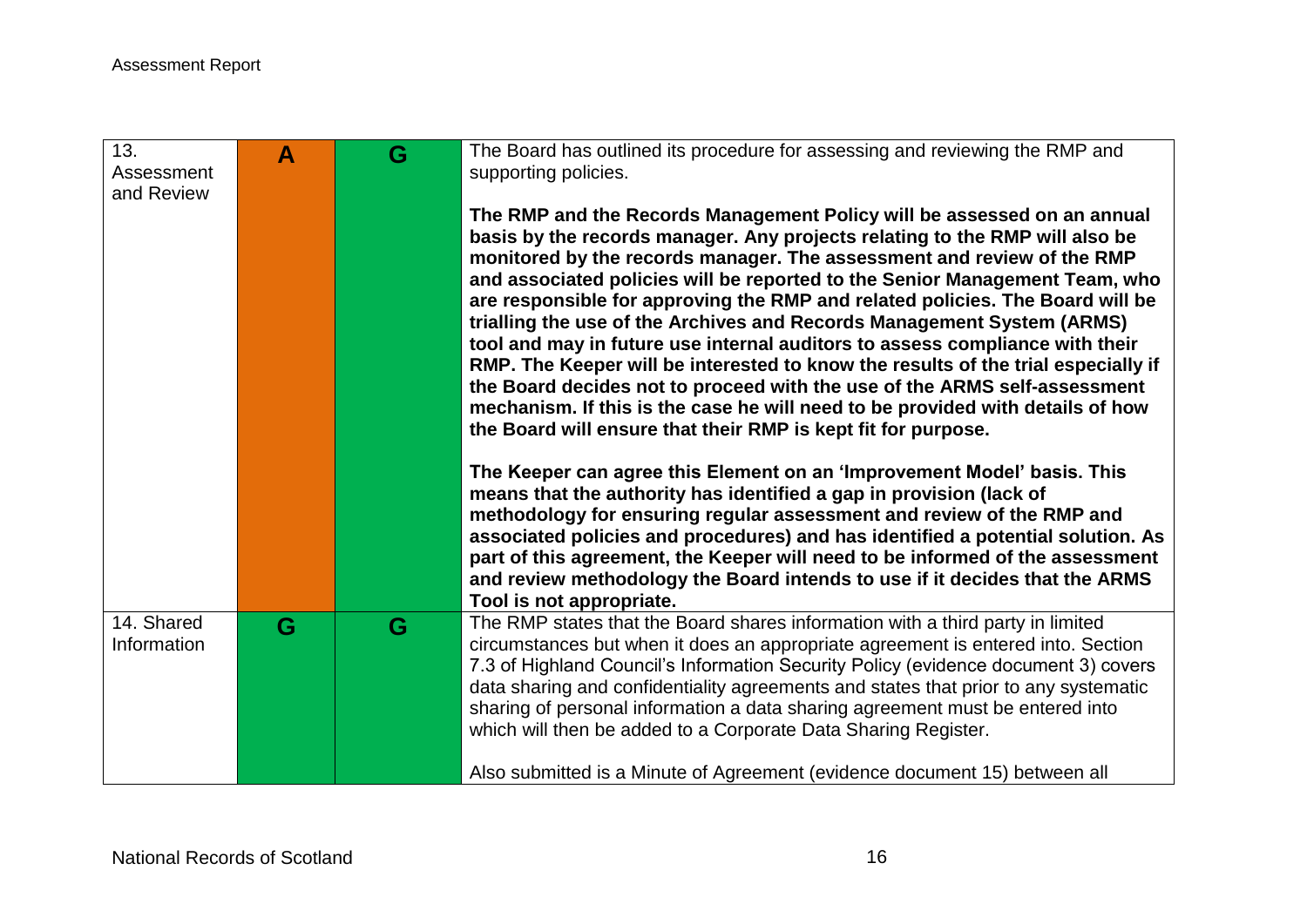|  | Assessors and Valuation Joint Boards. The Agreement governs the development of<br>a portal website to allow access to information relating to council tax banding,<br>electoral registration and non-domestic rating. The Agreement commits each<br>Assessor to complying with the Data Protection Act 1998. |
|--|--------------------------------------------------------------------------------------------------------------------------------------------------------------------------------------------------------------------------------------------------------------------------------------------------------------|
|  | A Minute of Agreement between Scottish Electoral Registration Officers for sharing<br>the data of 14 to 17 year olds (evidence document 16) has been submitted. Section<br>7 of the Agreement relates to information governance.                                                                             |
|  | The Keeper agrees that there are procedures in place to ensure that information can<br>be shared with other bodies in a secure manner and with consideration given to<br>information governance.                                                                                                             |

## **6. Keeper's Summary**

Elements 1-14 that the Keeper considers should be in a public authority records management plan have been properly considered by Highland and Western Isles Valuation Joint Board. Policies and governance structures are in place to implement the actions required by the plan.

Elements that require development by Highland and Western Isles Valuation Joint Board are as follows:

**Element 6 – The Keeper can accept that work is underway to improve the levels of provision for the destruction of electronic records and can agree this Element on an 'Improvement Model' basis, provided he is regularly updated on the progress of this project.**

**Element 7 - The Keeper will require a copy of the guidance document once it has been developed and also evidence showing that the arrangements cover all records selected for archiving, including for example, minutes of Board**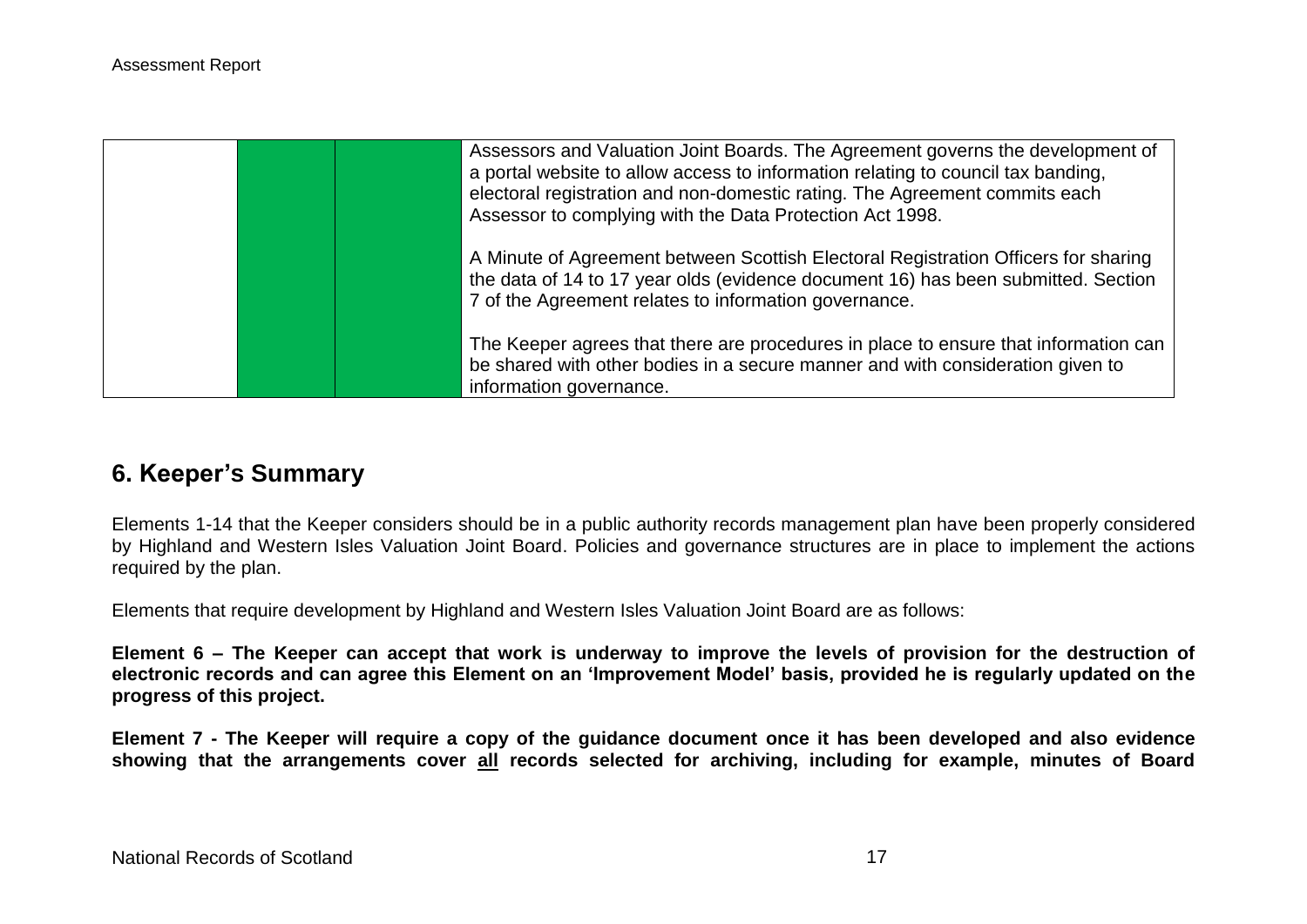**meetings. The Keeper will expect to receive the guidance document and further evidence no later than four months after the agreement of the RMP. Should he fail to receive this, the Keeper may re-consider his agreement of this Element.** 

### **7. Keeper's Determination**

Based on the assessment process detailed above, the Keeper agrees the RMP of Highland and Western Isles Valuation Joint Board.

The Keeper recommends that Highland and Western Isles Valuation Joint Board should publish its agreed RMP as an example of good practice within the authority and the sector.

This report follows the Keeper's assessment carried out by,

…………………………………… …………………………………

Le maar

**Pete Wadley <b>Robert Fotheringham** 

Rhart Fathry h

Public Records Officer **Public Records Officer**